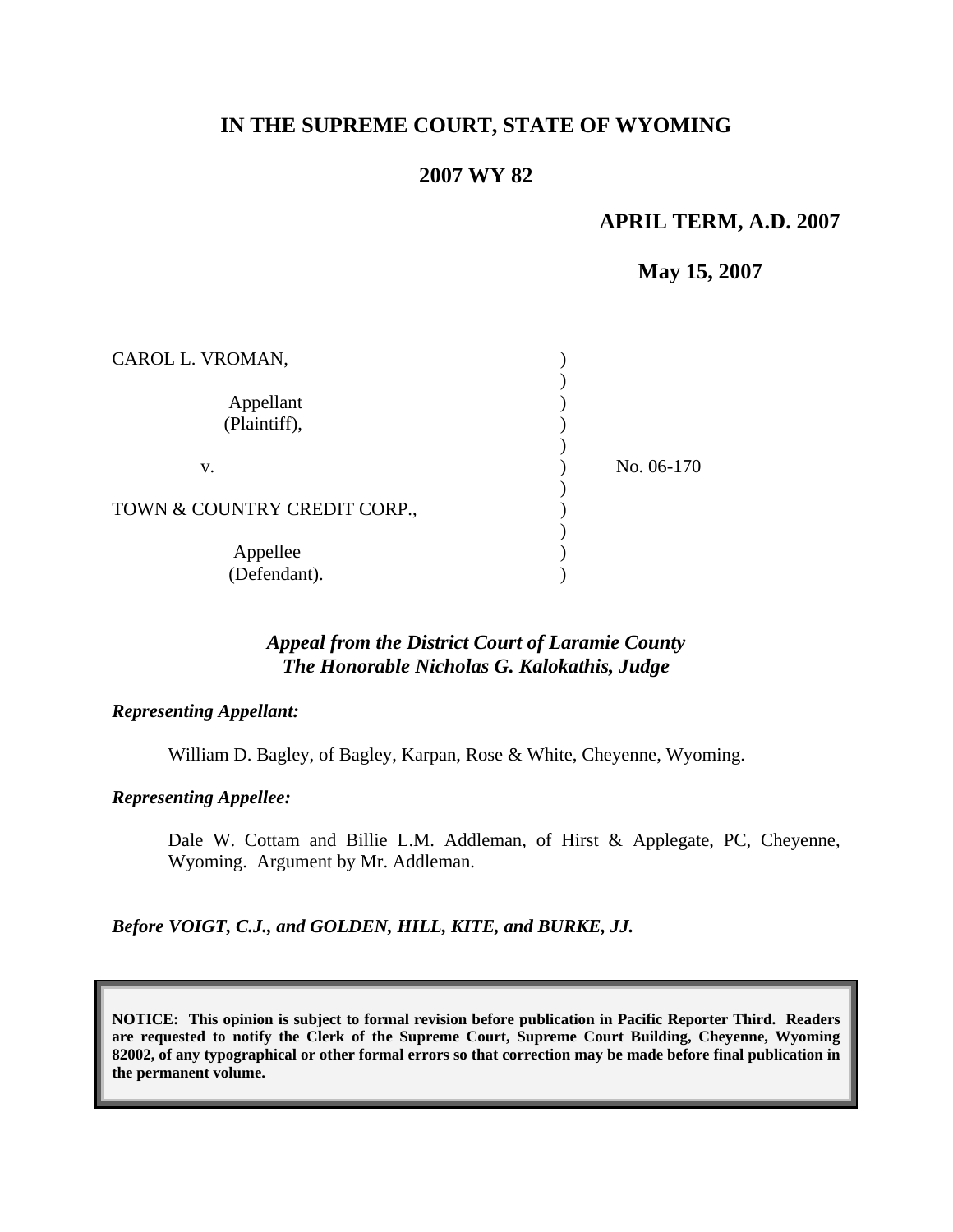#### **BURKE, Justice.**

[¶1] Appellant Carol Vroman initiated this litigation seeking damages for a mortgage refinancing transaction that went awry. Appellee Town and Country Credit Corp. ("Town and Country") admitted liability. Following a bench trial, the district court entered its Judgment and Order in favor of Town and Country because it found that Ms. Vroman was not entitled to damages. On appeal, Ms. Vroman challenges the district court's decision, claiming that she should have received punitive and compensatory damages. We find no error in the district court's failure to award punitive damages. However, we conclude that, in light of Town and Country's admission of liability, the district court erred in failing to award compensatory damages caused by the failure to obtain releases of all mortgages of record on Ms. Vroman's properties. Accordingly, we affirm in part, reverse in part and remand.

### *ISSUES*

[¶2] Ms. Vroman presents the following issues:

- I. Did the District Court err in failing to award damages for the injury resulting from the admitted negligence and admitted breach of contract of [Appellee] Town and Country?
- II. Did the District Court err in failing to award punitive damages?

# *FACTS*

[¶3] Town and Country is in the mortgage lending business and, in 2003, identified Ms. Vroman as a potential customer. Ms. Vroman owned two properties, each with two mortgages. Her residence was encumbered by a first mortgage in favor of CitiFinancial with a balance of approximately \$85,000 and a second mortgage held by Beneficial with a balance of approximately \$46,000. Ms. Vroman's rental property was encumbered by a CitiFinancial first mortgage of \$55,000 and a second mortgage of \$20,000 held by WyHy Federal Credit Union ("WyHy").

[¶4] Jeremiah Jennings, a loan officer employed by Town and Country, initiated telephone contact with Ms. Vroman to solicit her business. At the time, Ms. Vroman was behind in her payments on her second mortgage with Beneficial. Her \$20,000 WyHy mortgage debt had been discharged in bankruptcy but a lien remained on the property. As a result of the discharge, Ms. Vroman had not made any payments on the WyHy debt for several years. In addition to her mortgage debt, Ms. Vroman had personal consumer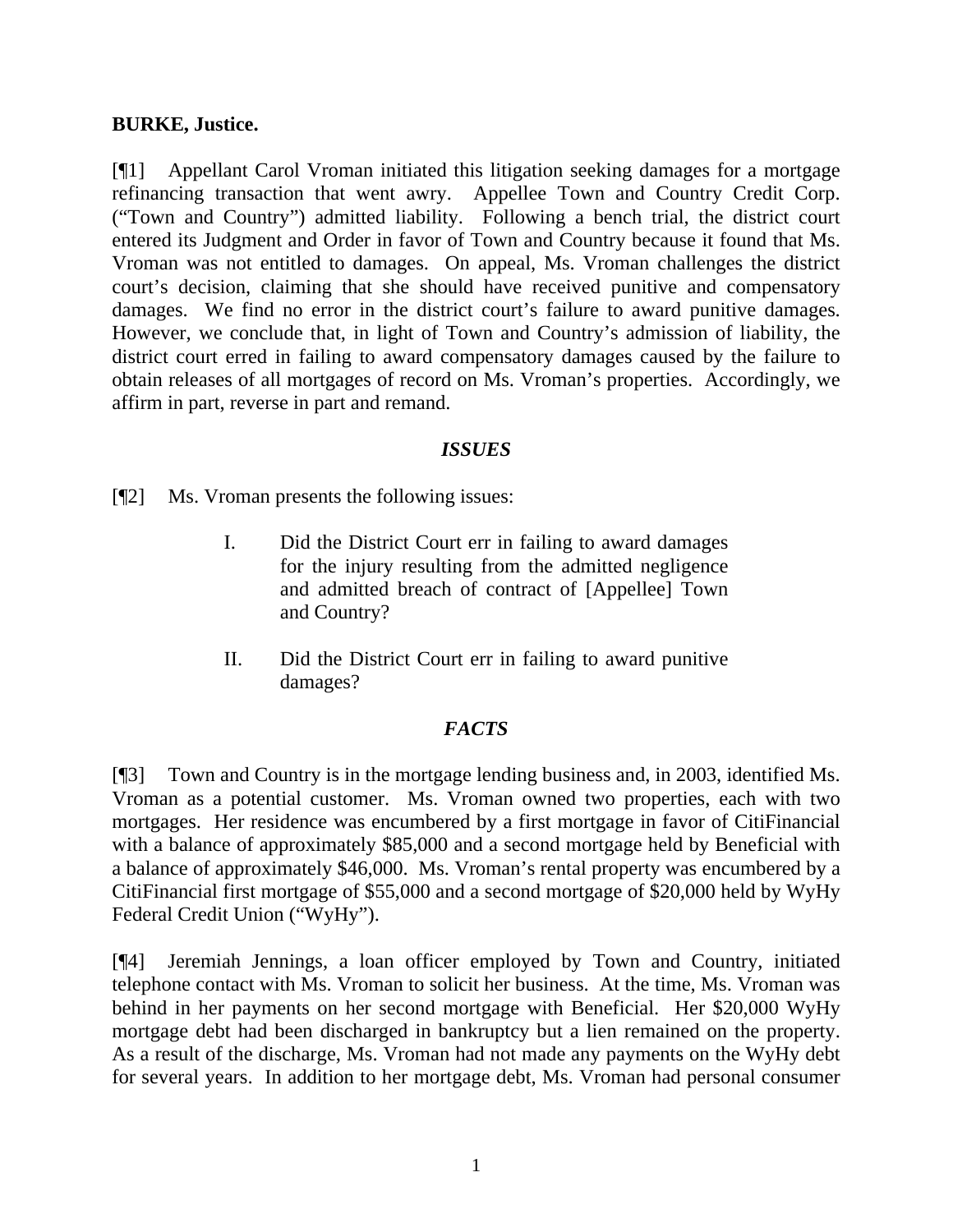debt of \$4,450, some of which was in collection. She also owed \$3,207.29 in delinquent property taxes.

[¶5] Due to Ms. Vroman's poor credit history, and the lack of equity in the properties, refinancing proved difficult. From Town and Country's perspective, refinancing was not possible unless something could be worked out with Beneficial and WyHy. Mr. Jennings testified that he negotiated a "short sale" with both companies. According to Mr. Jennings, Beneficial agreed to accept \$30,000 for release of its second mortgage on the residence and WyHy agreed to accept \$10,000 for release of its second mortgage on the rental property.

[¶6] Based on these arrangements, Ms. Vroman and Town and Country entered into a refinancing agreement. The total amount loaned by Town and Country was agreed to be \$207,500. For this amount, all existing mortgages were to be satisfied, closing costs paid, and certain personal debt and property taxes would be paid. The settlement statement Ms. Vroman signed reflected that additional funds would be disbursed to her for personal use.

[¶7] Closing of the Town and Country loan occurred in December 2003. In January 2004, the title company, relying on a payoff statement provided by Town and Country, issued a check to Beneficial in the amount of \$30,433.18 for release of its mortgage on the Vroman residence. Beneficial returned the check asserting that the amount was insufficient to satisfy the underlying debt. Beneficial refused to release its mortgage until the debt was paid in full. As a result, the Town and Country mortgage on the Vroman residence property was subordinate to the Beneficial mortgage and Ms. Vroman remained liable for monthly payments on the Beneficial mortgage in addition to her payment obligations resulting from the new Town and Country loan.

[¶8] The title company also issued a \$10,000 check to WyHy for release of its mortgage on the rental property pursuant to the payoff statement provided by Town and Country. WyHy cashed the check, but did not release its mortgage. Instead, WyHy subordinated its mortgage to the Town and Country mortgage.

[¶9] Ms. Vroman was not advised that the Beneficial and WyHy mortgages had not been satisfied and released. She learned of the continued existence of Beneficial's mortgage when Beneficial initiated foreclosure proceedings. In order to forestall foreclosure by Beneficial, Ms. Vroman was forced to make an additional mortgage payment to Beneficial in the amount of \$1,001. In April 2004, Town and Country paid Beneficial  $$46,631.10$  $$46,631.10$  $$46,631.10$  for release of the Beneficial mortgage.<sup>1</sup> Ms. Vroman learned of

 $\overline{a}$ 

<span id="page-2-0"></span><sup>&</sup>lt;sup>1</sup> In addition to the \$30,433.18 that was previously contemplated in the loan documents for the payoff of the second mortgage to Beneficial, Town and Country paid an additional \$16,197.92 of its own funds to obtain a release of the Beneficial mortgage.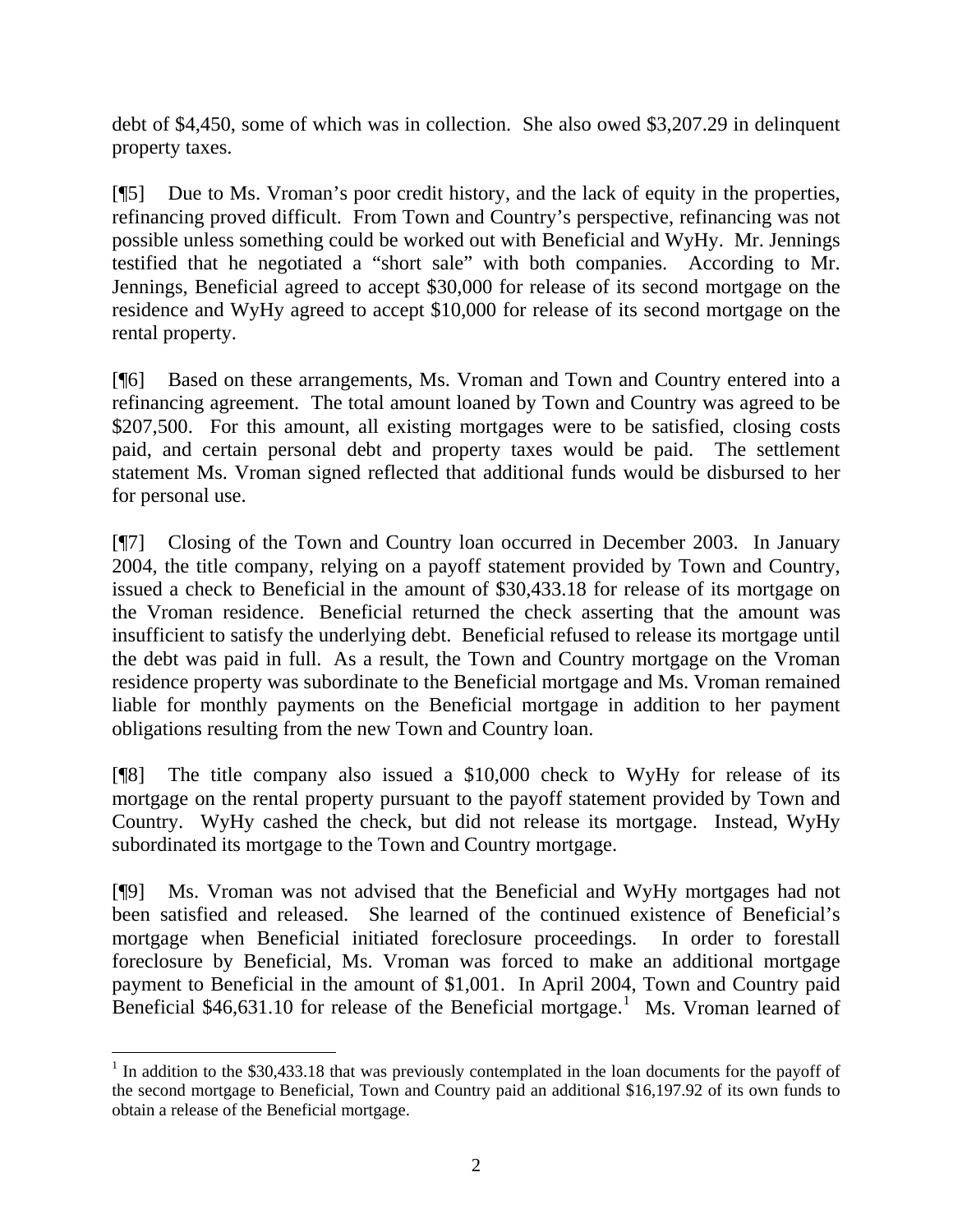the continued existence of the WyHy mortgage when she sold her rental property in May 2005. In order to provide clear title to the purchaser, Ms. Vroman paid the balance of \$12,968.93 on the WyHy mortgage.

[¶10] Ms. Vroman filed suit in the district court for Laramie County against Town and Country and others associated with the refinancing. She alleged various causes of action against some or all of the defendants. The claims against Town and Country relevant to this appeal include Ms. Vroman's claim for compensatory damages predicated upon Town and Country's negligence, breach of contract, fraud, and her claim for punitive damages.

[¶11] Prior to trial, Town and Country admitted that it was negligent in the refinancing of Ms. Vroman's properties and admitted that it had breached its contracts with Ms. Vroman. Town and Country conceded that it "was the sole cause of [Ms. Vroman's] alleged damages," but continued to deny that she had suffered any damages. Town and Country also asserted a counterclaim against Ms. Vroman for the additional \$16,197.92 it had paid Beneficial for release of its mortgage.

[¶12] A two day bench trial was held in March 2006. During trial, the district court granted judgment as a matter of law in favor of Town and Country on Ms. Vroman's fraud claim, and dismissed Town and Country's counterclaim against Ms. Vroman for the  $$16,197.92$  $$16,197.92$ <sup>2</sup> At the conclusion of the trial, the district court determined Ms. Vroman was not entitled to damages despite Town and Country's admission of liability. The district court reasoned that any such damages would be offset by the additional amount that Town and Country paid to release the Beneficial mortgage. As a result, the district court entered judgment in favor of Town and Country. Ms. Vroman appealed.

# *STANDARD OF REVIEW*

[¶13] We review a district court's findings of fact under a clearly erroneous standard.

The factual findings of a judge are not entitled to the limited review afforded a jury verdict. While the findings are presumptively correct, the appellate court may examine all of the properly admissible evidence in the record. Due regard is given to the opportunity of the trial judge to assess the credibility of the witnesses, and our review does not entail weighing disputed evidence. Findings of fact will not be set aside unless the findings are clearly erroneous. A finding is clearly erroneous when, although there is evidence to support

<span id="page-3-0"></span><sup>&</sup>lt;sup>2</sup> The district court also granted judgment as a matter of law with respect to the other defendants on all claims against them.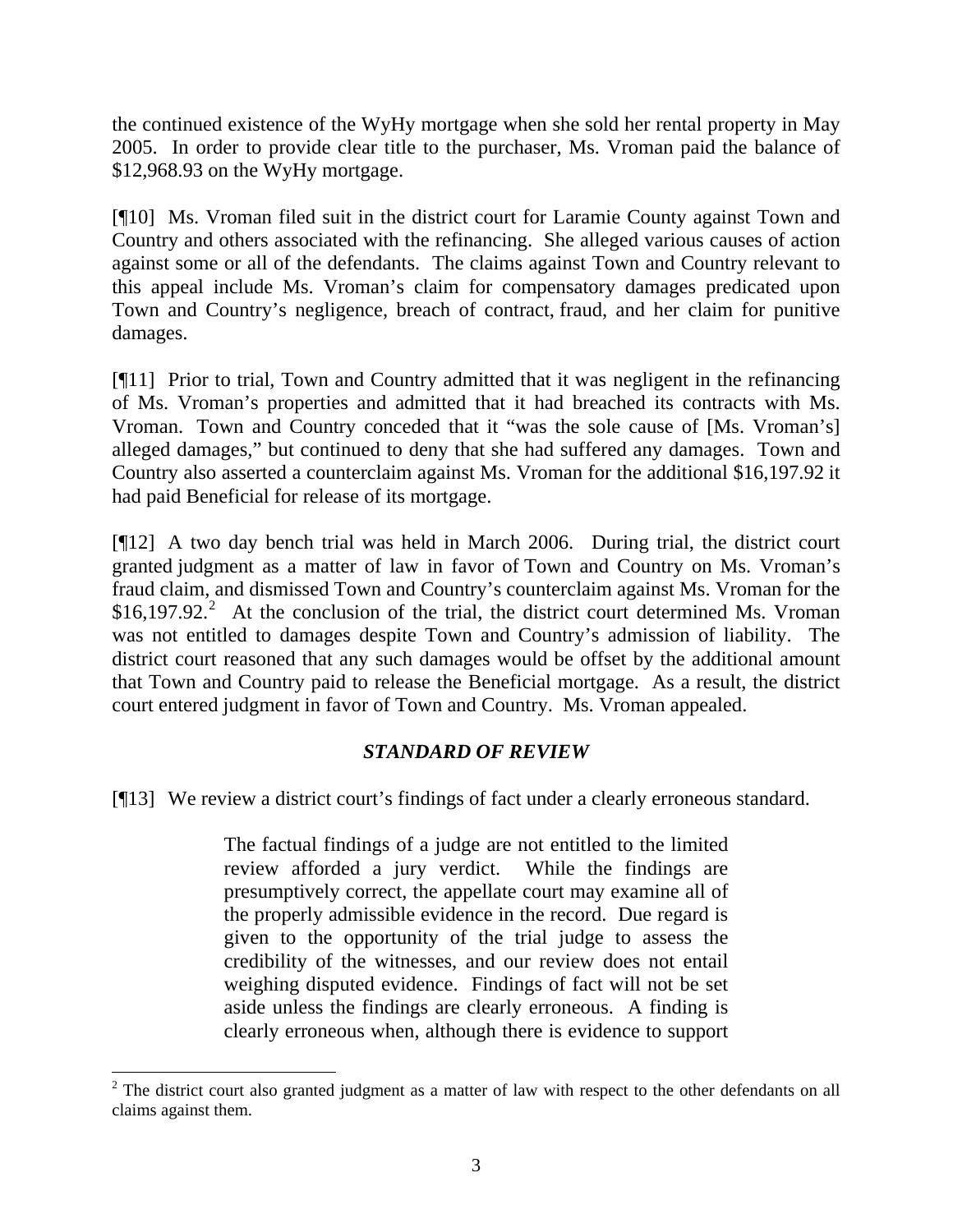it, the reviewing court on the entire evidence is left with the definite and firm conviction that a mistake has been committed.

*Forshee v. Delaney,* 2005 WY 103, ¶ 6, 118 P.3d 445, 448 (Wyo. 2005) (quoting *Springer v. Blue Cross and Blue Shield of Wyoming*, 944 P.2d 1173, 1175-76 (Wyo. 1997)).

# *DISCUSSION*

[¶14] As a result of the "botched" refinancing plan arranged by Town and Country, Ms. Vroman claimed damages, *inter alia*, for the additional sums she was forced to pay to clear the second mortgages on her properties. Those damages consisted of the extra mortgage payment she was required to pay to Beneficial and the additional \$12,968.93 she was required to pay to WyHy upon selling her rental property.

[¶15] Prior to trial, Town and Country filed a pleading entitled "Defendant Town & Country Credit Corp.'s Admission of Negligence and Breach of Contract," stating:

- 1. Town & Country Credit Corp. hereby admits that it was negligent in the refinancing of Plaintiff's residential and rental properties and was the sole cause of Plaintiff's alleged damages, if any.
- 2. Town & Country hereby admits that it breached its contracts with Plaintiff in the refinancing of her residential and rental properties and was the sole cause of Plaintiff's alleged damages, if any.

[¶16] At trial, the district court took note of Town and Country's admission and correctly observed that its only task was "to determine which elements of damage [resulted] from the admitted breach of duty." After hearing testimony and receiving documentary evidence, the district court issued its decision letter containing its findings of fact and conclusions of law. The district court found that Town and Country "failed in its duty to see that the prior second mortgages were removed." Despite this finding, the district court ultimately concluded that Ms. Vroman was not entitled to damages.

[¶17] The purpose of compensatory damages is to place the injured party in the position he or she would have been in had the wrongful conduct not occurred. As we have explained:

> Compensatory damages are awarded to reimburse an individual for losses suffered as a result of another's failure to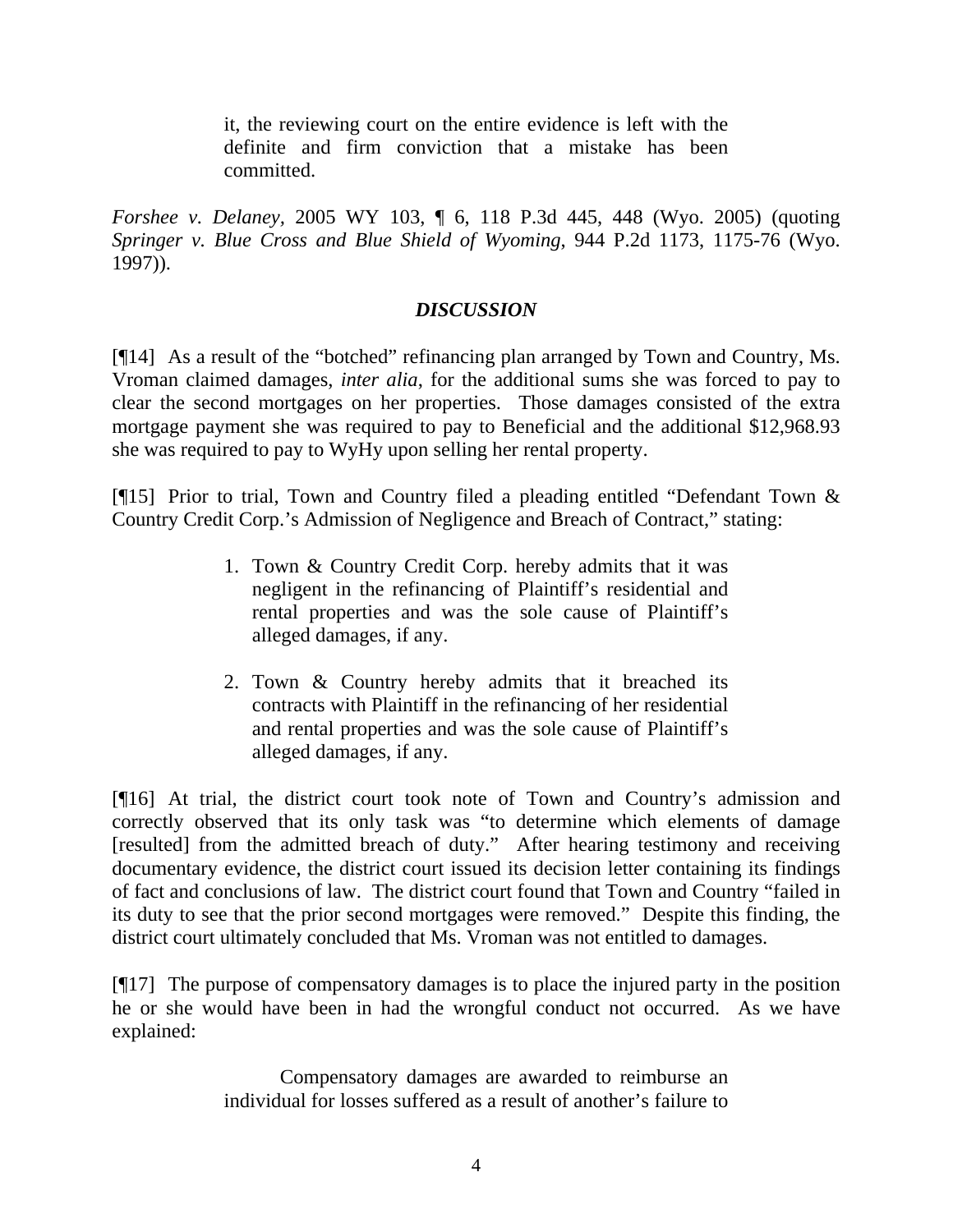perform some duty. They are designed to make the individual whole; that is, to place him in the condition he would have been in if the other party had adequately performed the duty owed.

*Alexander v. Meduna,* 2002 WY 83, ¶ 36, 47 P.3d 206, 217-18 (Wyo. 2002) (internal citations omitted).

[¶18] We find that the district court's decision in this matter does not leave Ms. Vroman in the position she would have been in if Town and Country had adequately performed its duty. At the beginning of the refinancing process, Ms. Vroman owed \$46,000 to Beneficial for its second mortgage and a lien existed on the rental property for a second mortgage of \$20,000 to WyHy. By admitting liability, Town and Country conceded that it was responsible for the failure to obtain releases of the mortgages.

[¶19] The district court denied Ms. Vroman's claim for damages associated with payment of the WyHy mortgage because "these amounts would be subject to Ms. Vroman's obligation to Town and Country to repay." We find no evidence in the record supporting this determination and conclude it is clearly erroneous. It is undisputed that the amount loaned by Town and Country to Ms. Vroman was the maximum authorized by Town and Country's lending policies. As the district court noted, "Remember, because of the bad credit rating, [Ms. Vroman] had reached her borrowing limit with Town and Country; otherwise additional funding would have been available." This "borrowing limit" was predicated upon the understanding that after refinancing, preexisting loans secured by the properties, including the Beneficial mortgage and the WyHy mortgage, would be released. Town and Country admitted liability for failing to obtain releases of those mortgages. It was never contemplated by either Town and Country or Ms. Vroman that Ms. Vroman would remain liable for the Beneficial or WyHy mortgage after the Town and Country loan had been finalized.

[¶20] In an effort to meet its obligation to Ms. Vroman, Town and Country paid Beneficial the full amount owing on the Beneficial mortgage, \$46,631.10. At the time of making this payment, Town and Country did not seek reimbursement from Ms. Vroman, nor did Town and Country make any assertion that Ms. Vroman was obligated to pay this amount. In responding to Ms. Vroman's complaint, however, Town and Country asserted a counterclaim against Ms. Vroman alleging a claim based upon unjust enrichment and seeking reimbursement of the \$16,197.92 it had paid to satisfy the Beneficial mortgage. The district court dismissed this claim and Town and Country has not appealed from that ruling. The district court's rationale that the \$16,197.92 payment somehow offsets Ms. Vroman's damages is flawed.

[¶21] Ms. Vroman incurred damages because Beneficial's mortgage was not satisfied at closing. After closing, Beneficial continued to assert its rights to monthly payments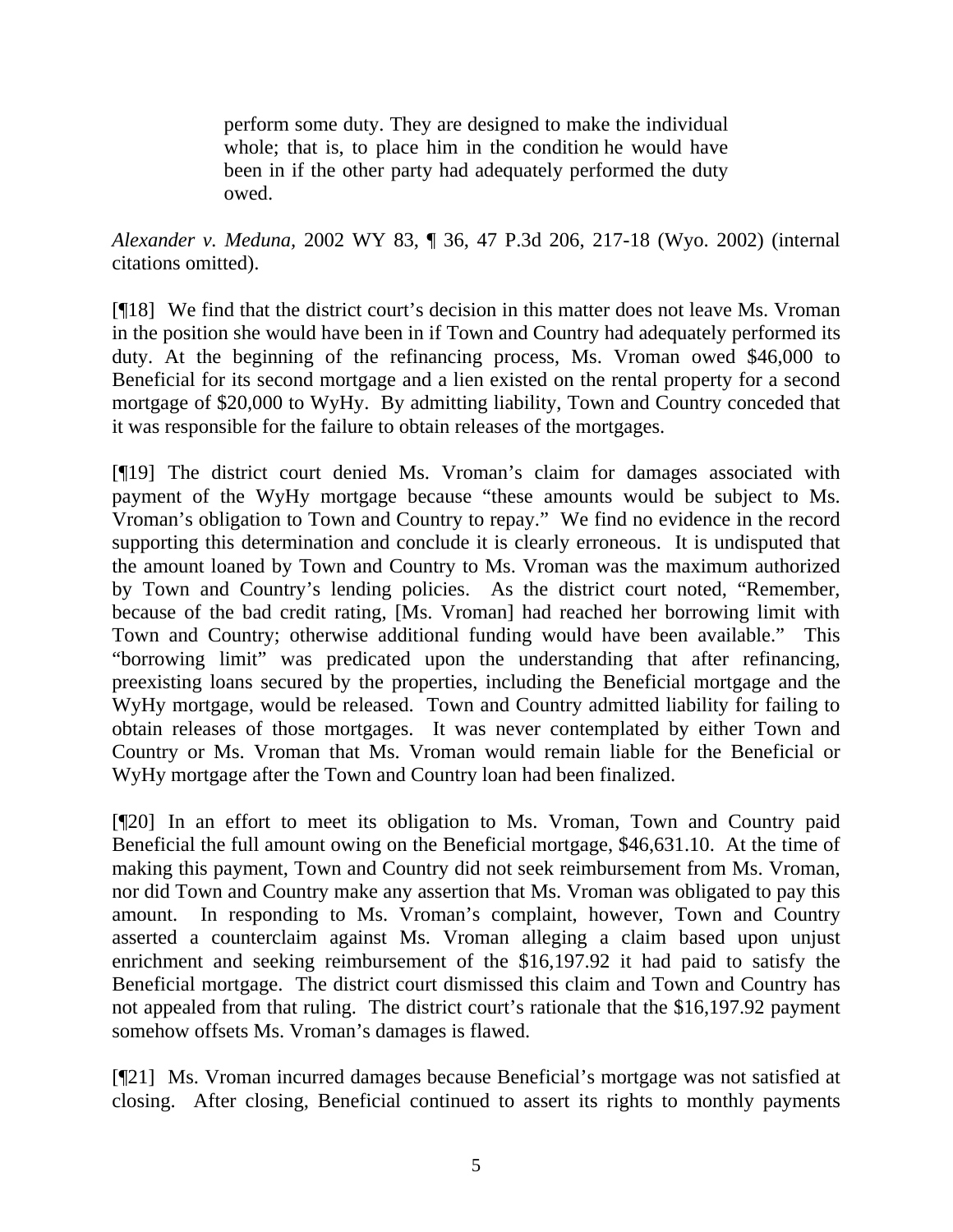under the mortgage. Ms. Vroman made an additional mortgage payment of \$1,001 to Beneficial to hold off the foreclosure. This payment would not have been necessary if the Beneficial mortgage had been satisfied and released at closing. Similarly, Ms. Vroman was required to pay \$12,968.93 to WyHy in order to provide clear title to the purchasers of her rental property. That payment would not have been necessary if, as agreed, the WyHy mortgage had been satisfied and released during the refinancing.

[¶22] In light of Town and Country's admission of liability and the undisputed evidence relating to the additional mortgage payment on the Beneficial mortgage and Ms. Vroman's subsequent satisfaction of the WyHy second mortgage, we conclude that the district court erred in failing to award damages to Ms. Vroman. She is entitled to recoup the \$13,969.93 she paid.

[¶23] Ms. Vroman asserts that other damages were caused by the failure to obtain release of the Beneficial mortgage and the WyHy mortgage. She alleges error in the district court's failure to compensate her for closing costs on the house (\$10,028.66) and the rental property (\$4,416.07), and damage to her credit rating. In addition, Ms. Vroman claims she did not receive any extra funds from the closing which were to be used to fix the roof on the rental property. The district court declined to award any sums of money with respect to these claims.

[¶24] In denying the claim for closing costs, the district court recognized that Ms. Vroman could not accept the benefit of the bargain, i.e., release of the second mortgages without satisfying the obligation she incurred pursuant to the agreement, i.e., payment of closing costs. Town and Country's negligence or breach did not cause Ms. Vroman to incur those costs, and the denial of those costs as damages was not clearly erroneous.

[¶25] Ms. Vroman also faults the district court for failing to award damages associated with her credit rating. The district court explained that Ms. Vroman failed to carry her burden of quantifying the degree of the damage claim in a non-speculative way. Although we could imagine that Beneficial's foreclosure proceedings may have negatively impacted Ms. Vroman's credit, such speculation does not suffice for an award of damages. Ms. Vroman simply failed to prove that her credit rating suffered.<sup>[3](#page-6-0)</sup> We cannot say that the district court's decision to deny those damages was clearly erroneous.

[¶26] Ms. Vroman also claims damages for lost rental income. She contends that after refinancing, she was not provided with sufficient funds to fix the roof on the rental property. Because the roof could not be fixed, she asserts that she was forced to sell the property and thus, lost potential rental income in the amount of \$2,100 per year. The district court rejected her claim. The evidence supports the district court's decision

 $\overline{a}$ 

<span id="page-6-0"></span> $3$  Interestingly, evidence was presented that Ms. Vroman's poor credit rating improved, albeit minimally, from December 2003, to April 2005, after the refinancing process.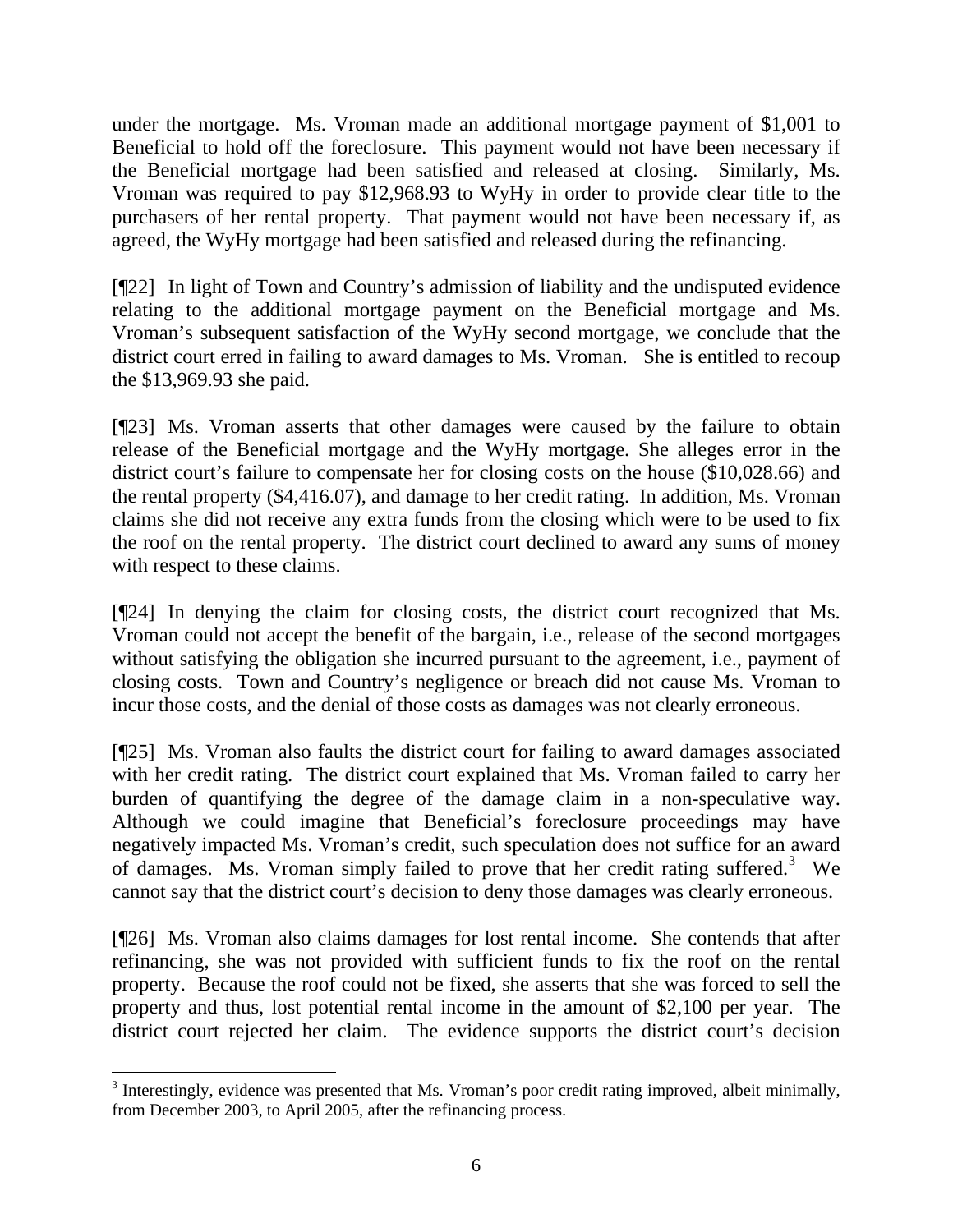because, unlike the failure to obtain releases of the WyHy and Beneficial mortgages, the amount of cash that would be disbursed to Ms. Vroman was clearly identified on the settlement statements signed at closing. We do not find the district court's decision to deny Ms. Vroman's claim for lost rental income clearly erroneous.

[¶27] Additionally, Ms. Vroman requested punitive damages for Town and Country's conduct in this transaction. She contends that punitive damages are proper to punish and discourage Town and Country's deceitful financing practices. In its decision letter, the district court addressed this matter and stated: "[s]ince the evidence does not support a finding of compensatory damage[s], punitive damages cannot be considered." We affirm the district court's denial of punitive damages, but we base our decision upon other grounds evident from the record.

[¶28] Punitive damages "are not appropriate in circumstances involving inattention, inadvertence, thoughtlessness, mistake, or even gross negligence." *Mayflower Restaurant Co. v. Griego*, 741 P.2d 1106, 1115 (Wyo. 1987). Ms. Vroman's claim for punitive damages was premised upon her claim for fraud. She identifies the following allegations asserted in her amended complaint which she contends provide a sufficient basis to award punitive damages:

- 21. Defendant Town & Country/Ameriquest represented to Plaintiff that her prior debt would be replaced by a single mortgage on each property; that the second mortgage debts had been negotiated down and would be satisfied at closing; and that as a result there would be funds remaining to repair the rental property roof and pay pressing debts.
- 22. Defendant Town & Country/Ameriquest knew that negotiations with the second mortgage holders [were] not complete and binding and that releases had not been secured for filing by the title company upon closing, and knowingly induced Plaintiff to execute a mortgage to Town & Country/Ameriquest [on] her properties that did not cause the releases of the mortgage to Beneficial or WyHy (Exhibit "D" and Exhibit "E"- 5 pages).
- 23. As a result Plaintiff was damaged and is entitled to exemplary damage.